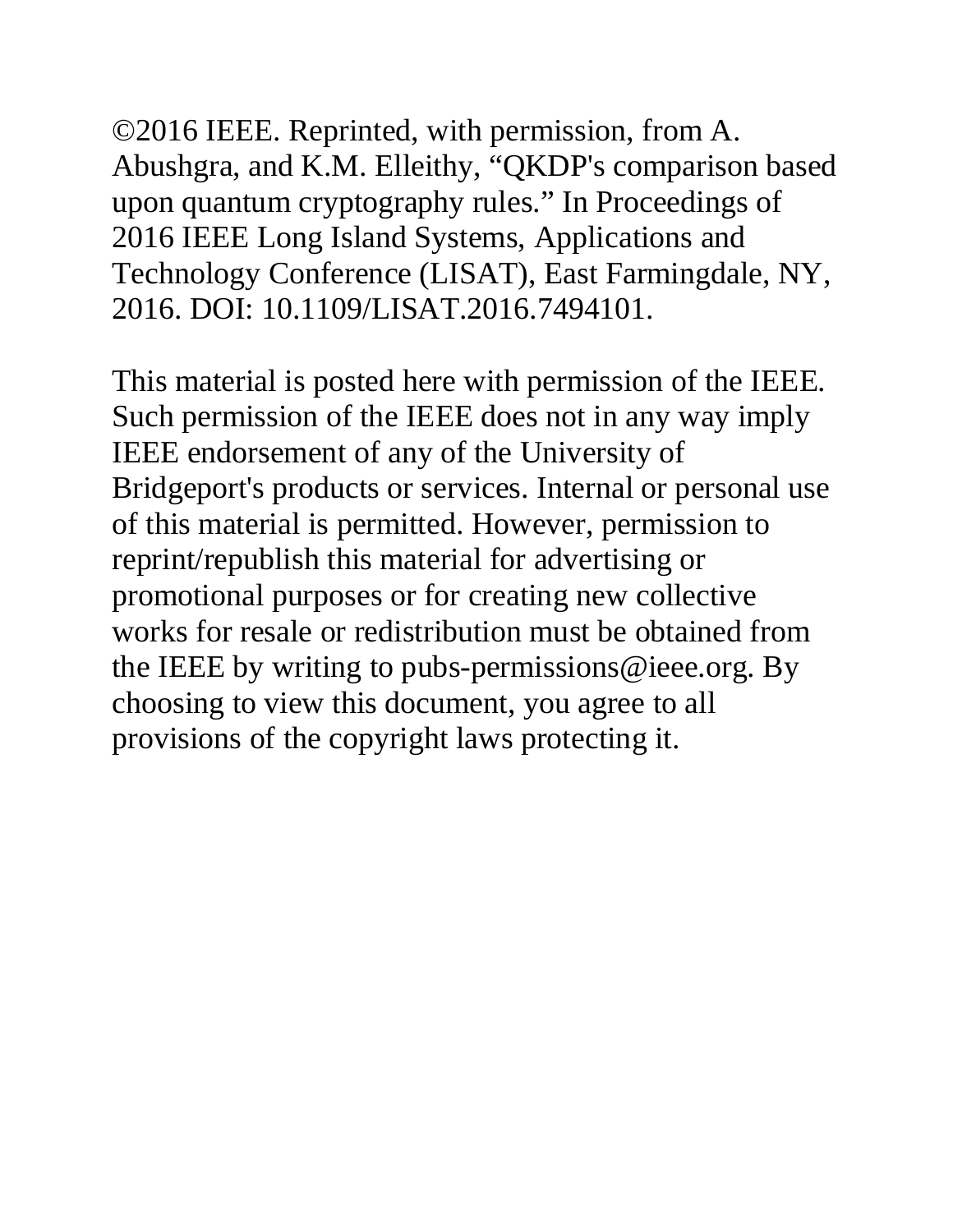# QKDP's Comparison Based upon Quantum Cryptography Rules

Abdulbast Abushgra Computer Science & Engineering Department University of Bridgeport Bridgeport, USA aabushgr@my.bridgeport.edu

*Abstract***—Quantum key distribution (QKD) is the future of the cryptography world. The QKD was invented to increase the security rate when exchanging a private key. Since 1984, several experimental attempts to design protocols have been developed based upon the rule of physics. These QKD protocols were represented by different algorithms with limited ability to stand up against quantum attacks. This paper evaluates the most functional QKD protocols in the cryptography field and explains every QKD protocol as well illustrates the features that were utilized in each protocol.** 

*Keywords- Quantum Key Distribution, Entanglement State, Polarization, Qubit, and Pauli matrices.* 

### I. INTRODUCTION

 The security of data exchange between multiple parties is considered to be an extremely risky procedure. A secured data exchange system must be designed for scientists, governments, foundations, and the entire population. In order to guarantee the transfer of secured data by multiple parties, the data must be encrypted with a key that can only be identified by the sender (Alice) and the receiver (Bob). This encryption key is usually created by the sender, and it is submitted to the receiver through various communication channels.

In classical cryptography, creating an encryption key is based on the complexity of the mathematical equations and the difficulty of solving these equations. R.L. Rivest, A. Shamir, and L. Adleman created the RSA [\[1\]](https://www.researchgate.net/publication/220426289_A_Method_for_Obtaining_Digital_Signatures_and_Public-Key_Cryptosystems?el=1_x_8&enrichId=rgreq-3003b2f43903d12aa946f33d721ec736-XXX&enrichSource=Y292ZXJQYWdlOzMwNDE4ODc1NjtBUzozNzgwMzcwMTIwNTgxMTJAMTQ2NzE0MjQ1NTg3MA==), a well-known complex cryptanalysis algorithm. In addition, Shor's algorithm [\[2\]](https://www.researchgate.net/publication/2818380_Polynomial-Time_Algorithms_For_Prime_Factorization_And_Discrete_Logarithms_On_A_Quantum_Computer?el=1_x_8&enrichId=rgreq-3003b2f43903d12aa946f33d721ec736-XXX&enrichSource=Y292ZXJQYWdlOzMwNDE4ODc1NjtBUzozNzgwMzcwMTIwNTgxMTJAMTQ2NzE0MjQ1NTg3MA==) is considered to be one of the more robust algorithms in the classical and quantum security. It uses powerful calculation derived from number factors to increase the level of difficulty needed to access the generated key. Occasionally, Shor's algorithm is used in the reconciliation and error correction phases.

In classical cryptography, the secret key can be created by either the sender alone, the sender and the receiver, or the third party. In complicated procedures, the secret key should only be used once. In addition, the key should be adapted in certain protocols where the key contains an extraordinary amount of bits that may equal the length of the plain text. A secured key will ensure a safe method of transferring information between parties. The more complex the secured key, the safer the information transfer. So classical cryptography is the process

Khaled Elleithy Computer Science & Engineering Department University of Bridgeport Bridgeport, USA elleithy@bridgeport.edu

that occurs within an unexpected amount of time through the execution of complex mathematical sequences. As a result, the researchers must constantly strive to improve communication security.

# II. QUANTUM KEY DISTRIBUTION PROTOCOLS

The QKD protocol is the mechanism used to create a secret key through the law of physics and based on the fundamentals of digital and photon measurements. Several protocols were introduced to demonstrate reliable QKD protocols. Some QKD protocols have a reasonable ability to be processed and have withstood quantum attacks. In addition, QKD protocols can be applied through a current security systems [\[3\]](https://www.researchgate.net/publication/276409997_Security_of_Quantum_Key_Distribution?el=1_x_8&enrichId=rgreq-3003b2f43903d12aa946f33d721ec736-XXX&enrichSource=Y292ZXJQYWdlOzMwNDE4ODc1NjtBUzozNzgwMzcwMTIwNTgxMTJAMTQ2NzE0MjQ1NTg3MA==). These QKD protocols were designed in different schemes, and some of these protocols required specific devices. The following section briefly explains some interesting QKD protocols.

#### *A. The BB84 Protocol*

In 1984, Charles H. Bennett and Gilles Brassard presented the first QKD protocol that depends on quantum mechanics. This protocol is called the BB84, and it utilizes the particularity of state polarization for creating the single qubit (Quantum Bit). The BB84 protocol employs two bases of measurements and four states of the photon polarization.

$$
|\varphi\rangle = \alpha|0\rangle \pm \beta|1\rangle,
$$
  

$$
|\varphi\rangle = \alpha|0\rangle \pm \beta|1\rangle.
$$

In the history of quantum key distribution, there is no protocol similar to the BB84 protocol in the simplicity of the communication process. Although few researches have proven that the BB84 protocol is not secured, it is still theoretically used by several QKD protocols.

#### *B. The B92 Protocol*

In 1992, the B92 protocol was proposed by C. H. Bennett. The B92 protocol is similar to the BB84 protocol except the B92 protocol uses two non-orthogonal states rather than four states. The B92 protocol also is based on the Heisenberg's Uncertainty Principle [\[4\]](https://www.researchgate.net/publication/228575112_Quantum_Key_Distribution_Protocols_A_Survey?el=1_x_8&enrichId=rgreq-3003b2f43903d12aa946f33d721ec736-XXX&enrichSource=Y292ZXJQYWdlOzMwNDE4ODc1NjtBUzozNzgwMzcwMTIwNTgxMTJAMTQ2NzE0MjQ1NTg3MA==). The B92 protocol is explained as follows [5, [6\]](https://www.researchgate.net/publication/13243704_Quantum_Cryptography_using_any_two_Nonorthogonal_Sates?el=1_x_8&enrichId=rgreq-3003b2f43903d12aa946f33d721ec736-XXX&enrichSource=Y292ZXJQYWdlOzMwNDE4ODc1NjtBUzozNzgwMzcwMTIwNTgxMTJAMTQ2NzE0MjQ1NTg3MA==):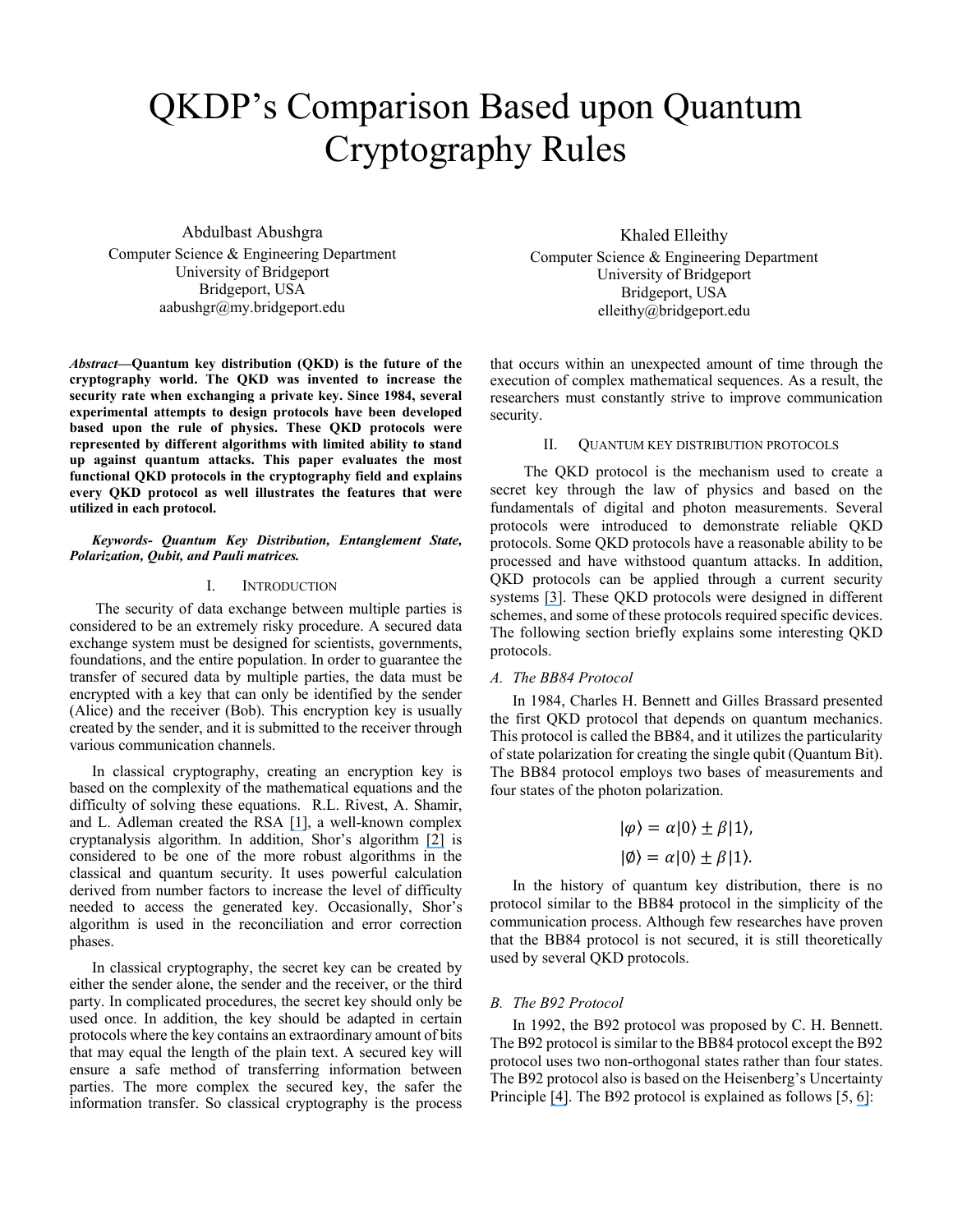Alice starts creating n random qubits through two bases  $(x, +)$  and two non-orthogonal states.  $|0\rangle$ ,  $|1\rangle$ ,

$$
|-\rangle=\frac{(|0\rangle-|1\rangle)}{\sqrt{2}},|+\rangle=\frac{(|0\rangle+|1\rangle)}{\sqrt{2}}.
$$

Bob measures the received qubits in random basis as shown below in Table (1):

| TABLE 1. THE EXCHANGE AND THE    |
|----------------------------------|
| MEASUREMENT IN THE B92 PROTOCOL. |

| <b>Bob Bases</b> |  |  |  |
|------------------|--|--|--|
| Bob observed     |  |  |  |
| Alice sent       |  |  |  |

- Bob communicates with Alice publically.
- Bob must identify uncertain measurements to Alice, and Alice must omit them.

The B92 protocol utilizes most of the BB84 scheme steps that are based upon the polarization of the states, but it takes a critical action when Bob measures Alice's qubits in two bases to produce two states.

# *C. The SARG04 Protocol*

This protocol was introduced [\[7\]](https://www.researchgate.net/publication/8681020_Quantum_Cryptography_Protocols_Robust_against_Photon_Number_Splitting_Attacks_for_Weak_Laser_Pulse_Implementations?el=1_x_8&enrichId=rgreq-3003b2f43903d12aa946f33d721ec736-XXX&enrichSource=Y292ZXJQYWdlOzMwNDE4ODc1NjtBUzozNzgwMzcwMTIwNTgxMTJAMTQ2NzE0MjQ1NTg3MA==) by V. Scarani, A. Acin, G. Ribordy and N. Gisin in 2004. The SARG04 is similar to the BB84 protocol except in the reconciliation and correcting errors phase. This protocol has proved to be secure protocol against a Photon Number Splitting (PNS) attack. Based on current technology, a PNS attack is not likely to occur. The SARG04 protocol is as follows:

- Alice initiates random binary bits in non-orthogonal bases, and she submits the binary of qubits to Bob.
- Bob measures the upcoming qubits in random bases, and he only gains the right measurement if he uses the bases that match with her qubits.
- Alice announces Bob by two states; one state is that she already sent, and the other state is random states from other basis.

The above QKD protocol was designed to improve the BB84 protocol, and it provides an identical security to the BB84 protocol in ideal implementations. However, the SARG04 protocol is more secure when the PNS attack is presented.

# *D. The Coherent-One-Way Protocol*

In 2008, the Coherent One Way (COW) protocol was presented by Nicolas Gisin, and other researchers. The COW protocol implements the secret key by the time of arrival measurements on the data line. The source, data, and monitoring lines are the sequential terms of the COW protocol [\[8\]](https://www.researchgate.net/publication/2194106_Towards_practical_and_fast_Quantum_Cryptography?el=1_x_8&enrichId=rgreq-3003b2f43903d12aa946f33d721ec736-XXX&enrichSource=Y292ZXJQYWdlOzMwNDE4ODc1NjtBUzozNzgwMzcwMTIwNTgxMTJAMTQ2NzE0MjQ1NTg3MA==). Generally, the COW protocol's algorithm is summarized as follows [9]:

- Alice generates a string of bits that contains 0 and 1 with the probability of  $(1 - f)/2$ , as well as sequence of decoy bits with a probability of *f*.
- On the other hand, Bob measures the bits by two detectors: the first detector "DB" is for time and the second detector "DM2" is for security.
- Bob reveals the bits after the measurement, where the number of bits can be detected by DB, and the time of detections will be monitored by DM2.
- Alice reviews the sequences of bits and the detection time on the interferometer, and she is able to detect any eavesdropping on the submitted bits.
- Alice informs Bob that the bits are needed must be removed from the string bits on Bob's raw key.
- Bob extracts the bits that will generate the secret key.

#### *E. The KMB09 Protocol*

The KMB09 was announced [\[10\]](https://www.researchgate.net/publication/23936126_High_error-rate_quantum_key_distribution_for_long-distance_communication?el=1_x_8&enrichId=rgreq-3003b2f43903d12aa946f33d721ec736-XXX&enrichSource=Y292ZXJQYWdlOzMwNDE4ODc1NjtBUzozNzgwMzcwMTIwNTgxMTJAMTQ2NzE0MjQ1NTg3MA==) by Muhammad Khan and others in 2009. The KMB09 differs from the BB84 protocol and other QKD protocols by detecting the presence of eavesdroppers that use the calculation of the index transmission error rate (ITER) instead of quantum bit error rate (QBER). The participants utilize two bases (*e* and *f*) with all states of both bases, and each bit will be transmitted only when the participants use different bases. Basically, the KMB09 protocol's algorithm scheme works as follows:

- Alice initiates a string of random bits and assigns each single bit randomly into an index  $i = 1, 2...$ N.
- Alice sends the prepared sequential bits to Bob into one of the states (*e* or *f*).
- Bob utilizes the both states  $(e, f)$  to measure the upcoming qubits.
- Alice informs Bob publicly of the submitted indices *i*.
- Bob matches his measurements with Alice's indices, and he keeps the matched bits and announces to Alice about the interrupted bits.
- Alice and Bob must decide if the concluded secret key is eavesdropped by Eve when the error rate has high percentage or to keep the successful bits when the error rate is low.

Therefore, Alice and Bob are able to reject the measured states that have the same index.

### *F. The EPR Pair Paradox Protocol*

In 1935, the EPR Pair Paradox was presented in one of the interesting papers by A. Einstein, B. Podolsky, and N. Rosen. The main notion of this paper [11] is to approve the certainty of entanglement elements. In 1991, Arther K. Ekert [5] came up with the EPR protocol based upon the previous theory. Ekerts' theory states that when a pair of entangled qubits are measured, both qubits will collapse. The EPR protocol is explained in steps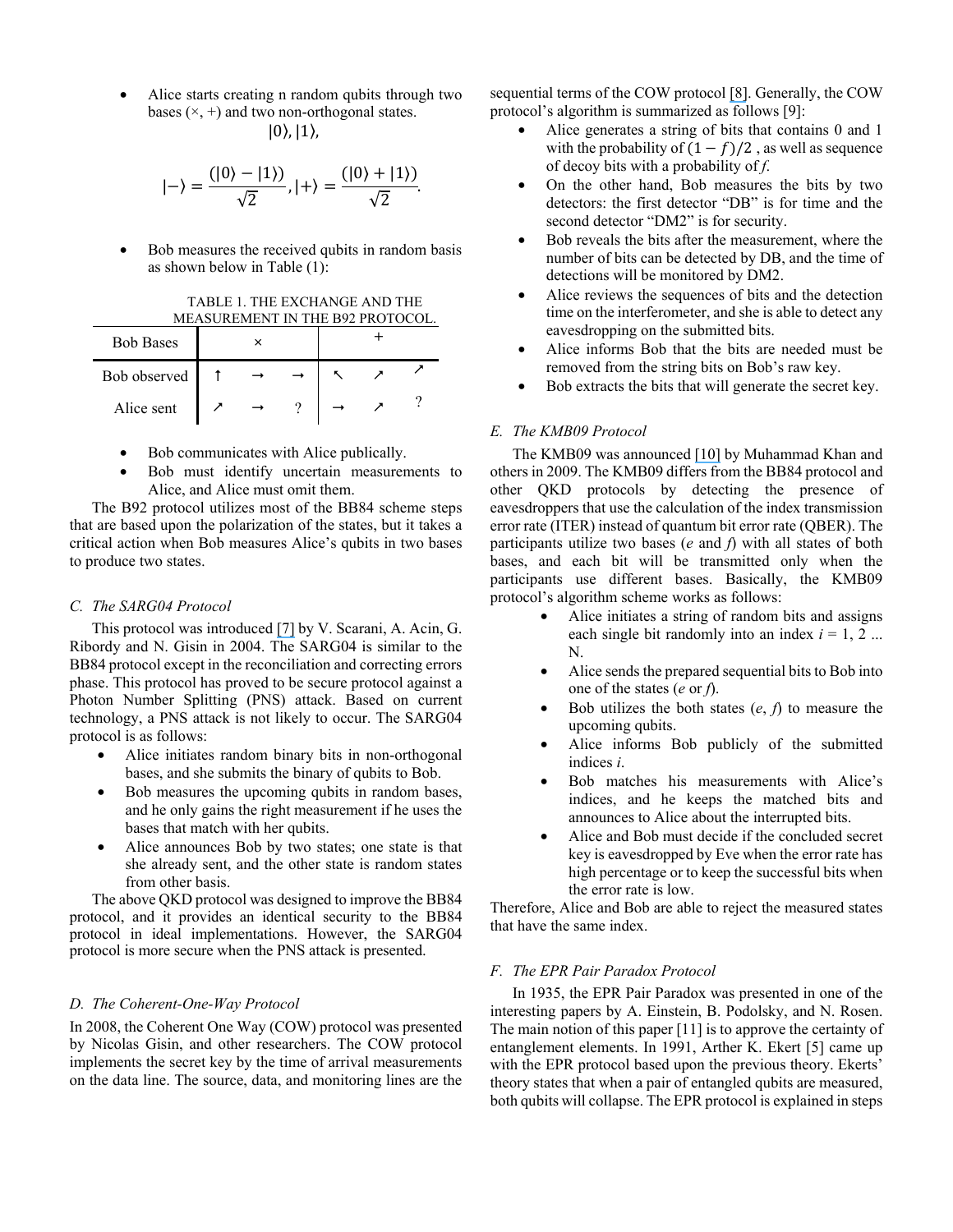that will be between two communicators with ability to generate entangled qubits as follows:

- Alice and Bob should be able to receive one of the entangled qubits, regardless of the initial receiver.
- Alice and Bob measure the upcoming entangled qubits into a random sequence of bases that must be separated by both.
- Alice and Bob communicate publically to compare the measured qubits, where they keep the qubits that were measured into same basis, and they discard the others.

# *G. The Differential-Phase-Shifting Protocol*

The Differential Phase Shifting (DPS) Protocol was presented [12] by Kyo Inoue, et al., in 2002. The main premise of the DPS protocol is based on splitting the photon into a Three-Beam splitter with equal ratio, and then the submitted photons are recombined into two modulated phases.



FIGURE (1). SCHEMATIC DIAGRAM OF DPS PROTOCOL.

Alice modulates random pulses of weak coherent states by {0,  $\pi$ } for each pulse. After that Bob measures the upcoming pulses by using photon detector D1 and detector D2, in which these detectors click based on the arrival photons in different phases [13]. Then Bob informs Alice about the time that was counted at detectors. The DPS protocol gives a robustness standing against a PNS attack.

### *H. The S13 Protocol*

In 2013, S13 protocol [14] was introduced by Eduin H. Serna. This protocol was designed not to lose any information between the transfers of communication by two parties. The protocol's mechanism is based on a random seed and asymmetric cryptography that are processed in multiple exchanges. The One-Time-Pad is guaranteed to be secured, as long as the secret key is random and contains the same length of the plain text. Therefore, the S13 protocol was designed to match the One-Time-Pad by generating a secret key with zero losses. This protocol is similar to the BB84 protocol in quantum manipulations, however, it varies in using the private reconciliations, a Random Seed, and Asymmetric Cryptography.

# *I. The AK15 Protocol*

The AK15 protocol [\[15\]](https://www.researchgate.net/publication/258312374_Quantum_Key_Distribution_From_A_Random_Seed?el=1_x_8&enrichId=rgreq-3003b2f43903d12aa946f33d721ec736-XXX&enrichSource=Y292ZXJQYWdlOzMwNDE4ODc1NjtBUzozNzgwMzcwMTIwNTgxMTJAMTQ2NzE0MjQ1NTg3MA==) was presented in 2015 by A. Abushgra and K. Elleithy. The AK15 protocol employs the polarized n states into two bases, and it is based on the Heisenberg's Uncertainty Principle. Also, the functionality of the preparation of the AK15 protocol is based on the power of the matrix, in which the prepared qubits are inserted into sequential lowertriangle and upper-triangle. The upper-triangle is responsible to hold random qubits, and the lower-triangle is for the encrypted secret key that is needed to be shared between two participants. The AK15 protocol's scheme is described in multiple steps as follows:

- Alice initiates a communication into EPR channel to create an authentication key (many steps included  $[15]$ ).
- The authentication key must have the encoding process through the quantum channel such as the size of the matrix, sorting rows, and the initiation time.
- Alice fills up the lower-triangle (data) and the uppertriangle (random qubits), and she resorts the rows based on the authentication key.
- Alice sends the sequence of qubit rows in identified time, known length, and its indices.
- Bob measures the upcoming qubits, and he knows the size of used matrix. He uses the parity cells to check if there were any interruptions or not.
- Bob makes a decision to accept the communication if the QBER is over 90%. If the QBER is below 90%, Bob can reject the communication and restart another one.



FIGURE (2) SHOWS THE GENERAL AK15 PROTOCOL SCHEME.

### III. THE COMPARISONS OF QKD PROTOCOLS

The QKD protocols were compared based on the features of the protocol being secure or un-secure as follows in the Table (2). Most QKD protocols were classified based on the observables and quantum measurements, which make a decision to choose what kind of measuring and detecting devices will use. Using different states into the measurable channel will certainly determine the measurement system that each participant has to have. Also, Decoy states are mostly convenient to prevent some quantum attacks such as IRA.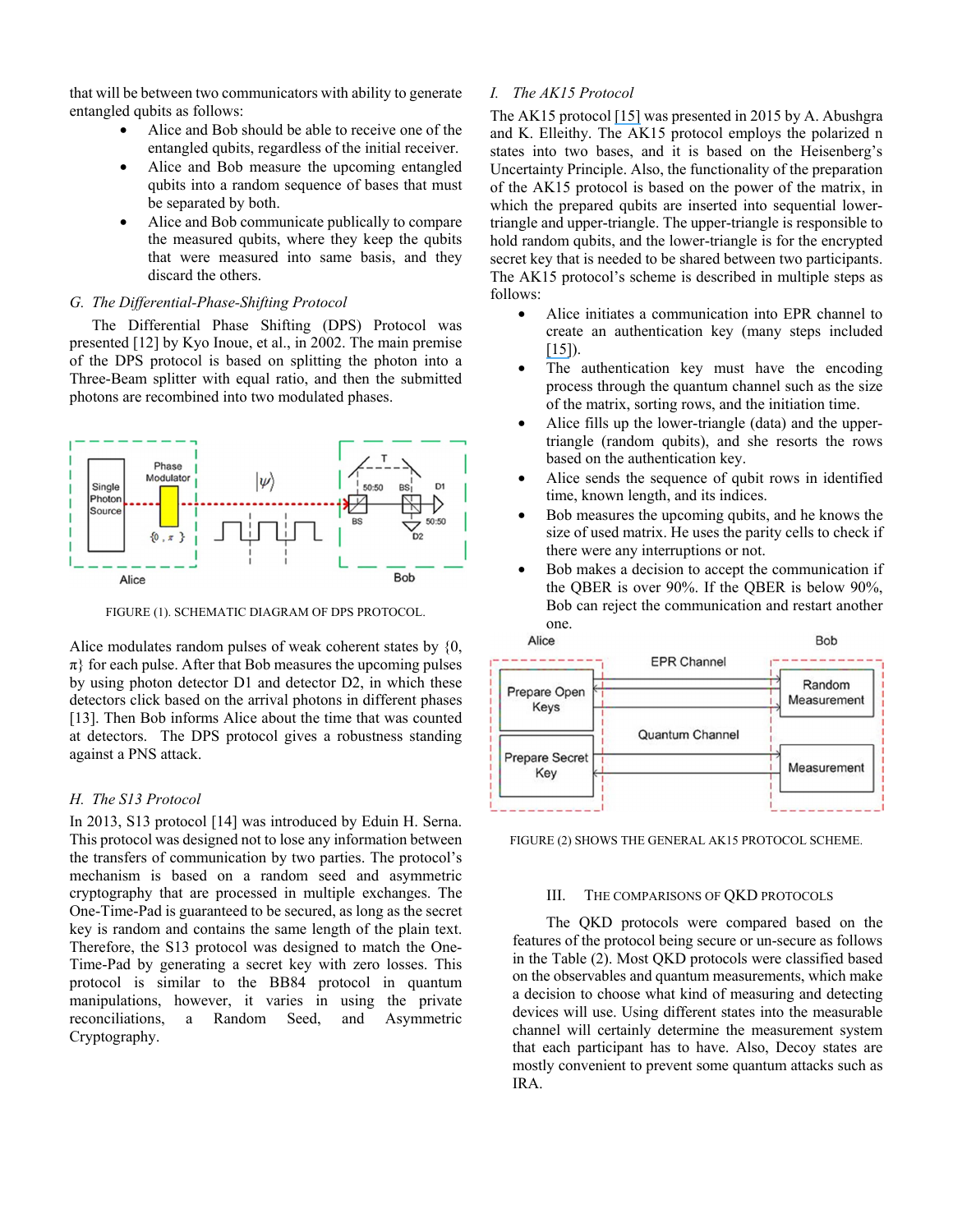| Cases                              | <b>Ouantum Key Distribution Protocols</b> |                        |                                 |                               |                               |                           |                      |                           |                         |  |
|------------------------------------|-------------------------------------------|------------------------|---------------------------------|-------------------------------|-------------------------------|---------------------------|----------------------|---------------------------|-------------------------|--|
|                                    | <b>BB84</b>                               | <b>B92</b>             | SARG04                          | <b>COW</b>                    | <b>KMB09</b>                  | <b>EPR</b>                | <b>DPS</b>           | <b>S13</b>                | <b>AK15</b>             |  |
|                                    |                                           |                        |                                 |                               |                               |                           |                      |                           |                         |  |
| <b>Properties</b>                  | Heisenberg                                | Heisenberg             | Heisenberg                      | Entanglement                  | Heisenberg                    | Entanglement              | Entanglement         | Heisenberg                | Heisenberg              |  |
| <b>Number of States</b>            | 4 states                                  | 2 States               | 4 States                        | Time slots                    | 2 states                      | Entangled 2<br>of photons | 4 States             | 4 States                  | $n$ states              |  |
| Detection of presence              | <b>OBER</b>                               | <b>OBER</b>            | <b>OBER</b>                     | Break of<br>coherence         | <b>ITER</b>                   | Bell's<br>inequality      | Time-<br>instance    | Ran. Seed<br>Asymmetric   | $OBER +$<br>Parity Cell |  |
| <b>Polarization Situation</b>      | 2 orthogonal                              | 1 non-<br>orthogonal   | coded bits                      | No, using<br><b>DPS</b>       | No                            | N <sub>0</sub>            | 4 non-<br>orthogonal | 2 orthogonal              | 2 Orthogonal            |  |
| Probability of each<br>state       | Various                                   | 50%                    | 50%                             | equal                         | 50%                           | equal                     | equal                | Various                   | Various                 |  |
| <b>Oubit case</b>                  | DV                                        | DV                     | DV                              | DV                            | DV                            | DV                        | DV                   | DV                        | DV                      |  |
| <b>Classical channels</b>          | Yes                                       | Yes                    | Yes                             | Yes                           | Yes                           | Yes                       | Yes                  | Yes                       | N <sub>0</sub>          |  |
| <b>Decoy States</b>                | N <sub>0</sub>                            | No                     | N <sub>0</sub>                  | Yes                           | N <sub>0</sub>                | N <sub>0</sub>            | N <sub>0</sub>       | N <sub>0</sub>            | Yes                     |  |
| <b>Sifting phase</b>               | Revealing<br><b>Bases</b>                 | $Alice =$<br>$1 - Bob$ | Revealing<br>non-orth.<br>state | revealing the<br>times $2k+1$ | determining<br>the error rate | Bell's<br>Inequality      | N <sub>0</sub>       | Revealing<br><b>Bases</b> | N <sub>0</sub>          |  |
| <b>Bell's inequality</b>           | N <sub>o</sub>                            | N <sub>o</sub>         | N <sub>0</sub>                  | N <sub>0</sub>                | N <sub>o</sub>                | Yes                       | N <sub>0</sub>       | N <sub>0</sub>            | Yes                     |  |
| <b>PNS</b> attack                  | Vulnerable                                | Vulnerable             | It's better<br>than BB84        | Robust                        | Robust                        | N/A                       | Robust               | N/A                       | Robust                  |  |
| <b>IRUD</b> attack                 | Vulnerable                                | Vulnerable             | Vulnerable                      | <b>Under Test</b>             | <b>Under Test</b>             | Vulnerable                | N/A                  | N/A                       | Robust                  |  |
| <b>Beam-Splitting attack</b>       | Vulnerable                                | Vulnerable             | Robust                          | Robust                        | Robust                        | Vulnerable                | Robust               | N/A                       | Robust                  |  |
| <b>Denial of Service attack</b>    | Vulnerable                                | Vulnerable             | Vulnerable                      | Vulnerable                    | Vulnerable                    | Vulnerable                | Robust               | N/A                       | N/A                     |  |
| <b>Man-In-The-Middle</b><br>attack | Vulnerable                                | Robust                 | Robust                          | Robust                        | Robust                        | Robust                    | Robust               | N/A                       | Robust                  |  |
| <b>IRA</b> attack                  | Vulnerable                                | Vulnerable             | Robust                          | Robust                        | Robust                        | Bell's<br>inequality      | Robust               | N/A                       | Robust                  |  |

#### Table [\[2\]](https://www.researchgate.net/publication/2818380_Polynomial-Time_Algorithms_For_Prime_Factorization_And_Discrete_Logarithms_On_A_Quantum_Computer?el=1_x_8&enrichId=rgreq-3003b2f43903d12aa946f33d721ec736-XXX&enrichSource=Y292ZXJQYWdlOzMwNDE4ODc1NjtBUzozNzgwMzcwMTIwNTgxMTJAMTQ2NzE0MjQ1NTg3MA==) THE COMPARISON BETWEEN COMMON QKD PROTOCOLS.

These information were collected from different resources (journals, articles and conference papers) and whole information and data above are based on either the original studies or the latest improvement. Also, this paper focused on just nine of the most famous protocols that will be the foundation of quantum computer world. Furthermore, some of the details have been received from the original publication where it was not studied more than one or two; On the other hand, others were had the details from different studies such as BB84, which has plenty of studies in different approaches.

According to the previous table, the classical channel is used mainly in the executing time of each protocol except the AK15 protocol. Moreover, correcting the errors that might happen naturally by environment or by eavesdropper is the core of the whole communication and exchanging data. Some quantum protocols just use the QBER, which is still an inaccurate correction system. Few of these protocols employ a strong algorithm to prevent any gaining to the submitted data by eavesdropper such COW, KMB09, and AK15 protocol.

# IV. CONCLUSION

 This paper identified a group of QKD protocols that are classified as the most practical and usable QKD protocols. These studied protocols were analyzed into a specific cryptographic field to show the robustness of each one of these protocols. The main point in this paper focused on the comparison between QKD protocols that are based on a technical side of cryptography. The study shows some QKD protocols that are reliable and secure against some quantum attacks but their devices are not available nowadays. On the other hand, other QKD protocols have the ability to be processed into a classical system but their security is still under test. Thus, the combination of physics features together with

mathematics rules cover a huge gap between the classical and the quantum cryptography.

#### **REFERENCES**

- [1] [R. L. Rivest, A. Shamir, and L. Adleman, "A method for obtaining digital](https://www.researchgate.net/publication/220426289_A_Method_for_Obtaining_Digital_Signatures_and_Public-Key_Cryptosystems?el=1_x_8&enrichId=rgreq-3003b2f43903d12aa946f33d721ec736-XXX&enrichSource=Y292ZXJQYWdlOzMwNDE4ODc1NjtBUzozNzgwMzcwMTIwNTgxMTJAMTQ2NzE0MjQ1NTg3MA==) [signatures and public-key cryptosystems,"](https://www.researchgate.net/publication/220426289_A_Method_for_Obtaining_Digital_Signatures_and_Public-Key_Cryptosystems?el=1_x_8&enrichId=rgreq-3003b2f43903d12aa946f33d721ec736-XXX&enrichSource=Y292ZXJQYWdlOzMwNDE4ODc1NjtBUzozNzgwMzcwMTIwNTgxMTJAMTQ2NzE0MjQ1NTg3MA==) *Communications of the ACM,*  [vol. 26, pp. 96-99, 1983.](https://www.researchgate.net/publication/220426289_A_Method_for_Obtaining_Digital_Signatures_and_Public-Key_Cryptosystems?el=1_x_8&enrichId=rgreq-3003b2f43903d12aa946f33d721ec736-XXX&enrichSource=Y292ZXJQYWdlOzMwNDE4ODc1NjtBUzozNzgwMzcwMTIwNTgxMTJAMTQ2NzE0MjQ1NTg3MA==)
- [2] [P. W. Shor, "Polynomial-time algorithms for prime factorization and](https://www.researchgate.net/publication/2818380_Polynomial-Time_Algorithms_For_Prime_Factorization_And_Discrete_Logarithms_On_A_Quantum_Computer?el=1_x_8&enrichId=rgreq-3003b2f43903d12aa946f33d721ec736-XXX&enrichSource=Y292ZXJQYWdlOzMwNDE4ODc1NjtBUzozNzgwMzcwMTIwNTgxMTJAMTQ2NzE0MjQ1NTg3MA==) [discrete logarithms on a quantum computer,"](https://www.researchgate.net/publication/2818380_Polynomial-Time_Algorithms_For_Prime_Factorization_And_Discrete_Logarithms_On_A_Quantum_Computer?el=1_x_8&enrichId=rgreq-3003b2f43903d12aa946f33d721ec736-XXX&enrichSource=Y292ZXJQYWdlOzMwNDE4ODc1NjtBUzozNzgwMzcwMTIwNTgxMTJAMTQ2NzE0MjQ1NTg3MA==) *SIAM journal on computing,*  [vol. 26, pp. 1484-1509, 1997.](https://www.researchgate.net/publication/2818380_Polynomial-Time_Algorithms_For_Prime_Factorization_And_Discrete_Logarithms_On_A_Quantum_Computer?el=1_x_8&enrichId=rgreq-3003b2f43903d12aa946f33d721ec736-XXX&enrichSource=Y292ZXJQYWdlOzMwNDE4ODc1NjtBUzozNzgwMzcwMTIwNTgxMTJAMTQ2NzE0MjQ1NTg3MA==)
- [3] [A. Abushgra and K. Elleithy, "Security of Quantum Key Distribution,"](https://www.researchgate.net/publication/276409997_Security_of_Quantum_Key_Distribution?el=1_x_8&enrichId=rgreq-3003b2f43903d12aa946f33d721ec736-XXX&enrichSource=Y292ZXJQYWdlOzMwNDE4ODc1NjtBUzozNzgwMzcwMTIwNTgxMTJAMTQ2NzE0MjQ1NTg3MA==) [2015.](https://www.researchgate.net/publication/276409997_Security_of_Quantum_Key_Distribution?el=1_x_8&enrichId=rgreq-3003b2f43903d12aa946f33d721ec736-XXX&enrichSource=Y292ZXJQYWdlOzMwNDE4ODc1NjtBUzozNzgwMzcwMTIwNTgxMTJAMTQ2NzE0MjQ1NTg3MA==)
- [4] [M. Elboukhari, M. Azizi, and A. Azizi, "Quantum key distribution](https://www.researchgate.net/publication/228575112_Quantum_Key_Distribution_Protocols_A_Survey?el=1_x_8&enrichId=rgreq-3003b2f43903d12aa946f33d721ec736-XXX&enrichSource=Y292ZXJQYWdlOzMwNDE4ODc1NjtBUzozNzgwMzcwMTIwNTgxMTJAMTQ2NzE0MjQ1NTg3MA==) protocols: A survey," *[International Journal of Universal Computer](https://www.researchgate.net/publication/228575112_Quantum_Key_Distribution_Protocols_A_Survey?el=1_x_8&enrichId=rgreq-3003b2f43903d12aa946f33d721ec736-XXX&enrichSource=Y292ZXJQYWdlOzMwNDE4ODc1NjtBUzozNzgwMzcwMTIwNTgxMTJAMTQ2NzE0MjQ1NTg3MA==) Sciences,* [vol. 1, pp. 59-67, 2010.](https://www.researchgate.net/publication/228575112_Quantum_Key_Distribution_Protocols_A_Survey?el=1_x_8&enrichId=rgreq-3003b2f43903d12aa946f33d721ec736-XXX&enrichSource=Y292ZXJQYWdlOzMwNDE4ODc1NjtBUzozNzgwMzcwMTIwNTgxMTJAMTQ2NzE0MjQ1NTg3MA==)
- [5] N. S. Yanofsky and M. A. Mannucci, *Quantum computing for computer scientists* vol. 20: Cambridge University Press Cambridge, 2008.
- [6] [C. H. Bennett, "Quantum cryptography using any two nonorthogonal](https://www.researchgate.net/publication/13243704_Quantum_Cryptography_using_any_two_Nonorthogonal_Sates?el=1_x_8&enrichId=rgreq-3003b2f43903d12aa946f33d721ec736-XXX&enrichSource=Y292ZXJQYWdlOzMwNDE4ODc1NjtBUzozNzgwMzcwMTIwNTgxMTJAMTQ2NzE0MjQ1NTg3MA==) states," *[Physical Review Letters,](https://www.researchgate.net/publication/13243704_Quantum_Cryptography_using_any_two_Nonorthogonal_Sates?el=1_x_8&enrichId=rgreq-3003b2f43903d12aa946f33d721ec736-XXX&enrichSource=Y292ZXJQYWdlOzMwNDE4ODc1NjtBUzozNzgwMzcwMTIwNTgxMTJAMTQ2NzE0MjQ1NTg3MA==)* vol. 68, p. 3121, 1992.
- [7] [V. Scarani, A. Acin, G. Ribordy, and N. Gisin, "Quantum cryptography](https://www.researchgate.net/publication/8681020_Quantum_Cryptography_Protocols_Robust_against_Photon_Number_Splitting_Attacks_for_Weak_Laser_Pulse_Implementations?el=1_x_8&enrichId=rgreq-3003b2f43903d12aa946f33d721ec736-XXX&enrichSource=Y292ZXJQYWdlOzMwNDE4ODc1NjtBUzozNzgwMzcwMTIwNTgxMTJAMTQ2NzE0MjQ1NTg3MA==) [protocols robust against photon number splitting attacks for weak laser](https://www.researchgate.net/publication/8681020_Quantum_Cryptography_Protocols_Robust_against_Photon_Number_Splitting_Attacks_for_Weak_Laser_Pulse_Implementations?el=1_x_8&enrichId=rgreq-3003b2f43903d12aa946f33d721ec736-XXX&enrichSource=Y292ZXJQYWdlOzMwNDE4ODc1NjtBUzozNzgwMzcwMTIwNTgxMTJAMTQ2NzE0MjQ1NTg3MA==) pulse implementations," *[Physical Review Letters,](https://www.researchgate.net/publication/8681020_Quantum_Cryptography_Protocols_Robust_against_Photon_Number_Splitting_Attacks_for_Weak_Laser_Pulse_Implementations?el=1_x_8&enrichId=rgreq-3003b2f43903d12aa946f33d721ec736-XXX&enrichSource=Y292ZXJQYWdlOzMwNDE4ODc1NjtBUzozNzgwMzcwMTIwNTgxMTJAMTQ2NzE0MjQ1NTg3MA==)* vol. 92, p. 057901, [2004.](https://www.researchgate.net/publication/8681020_Quantum_Cryptography_Protocols_Robust_against_Photon_Number_Splitting_Attacks_for_Weak_Laser_Pulse_Implementations?el=1_x_8&enrichId=rgreq-3003b2f43903d12aa946f33d721ec736-XXX&enrichSource=Y292ZXJQYWdlOzMwNDE4ODc1NjtBUzozNzgwMzcwMTIwNTgxMTJAMTQ2NzE0MjQ1NTg3MA==)